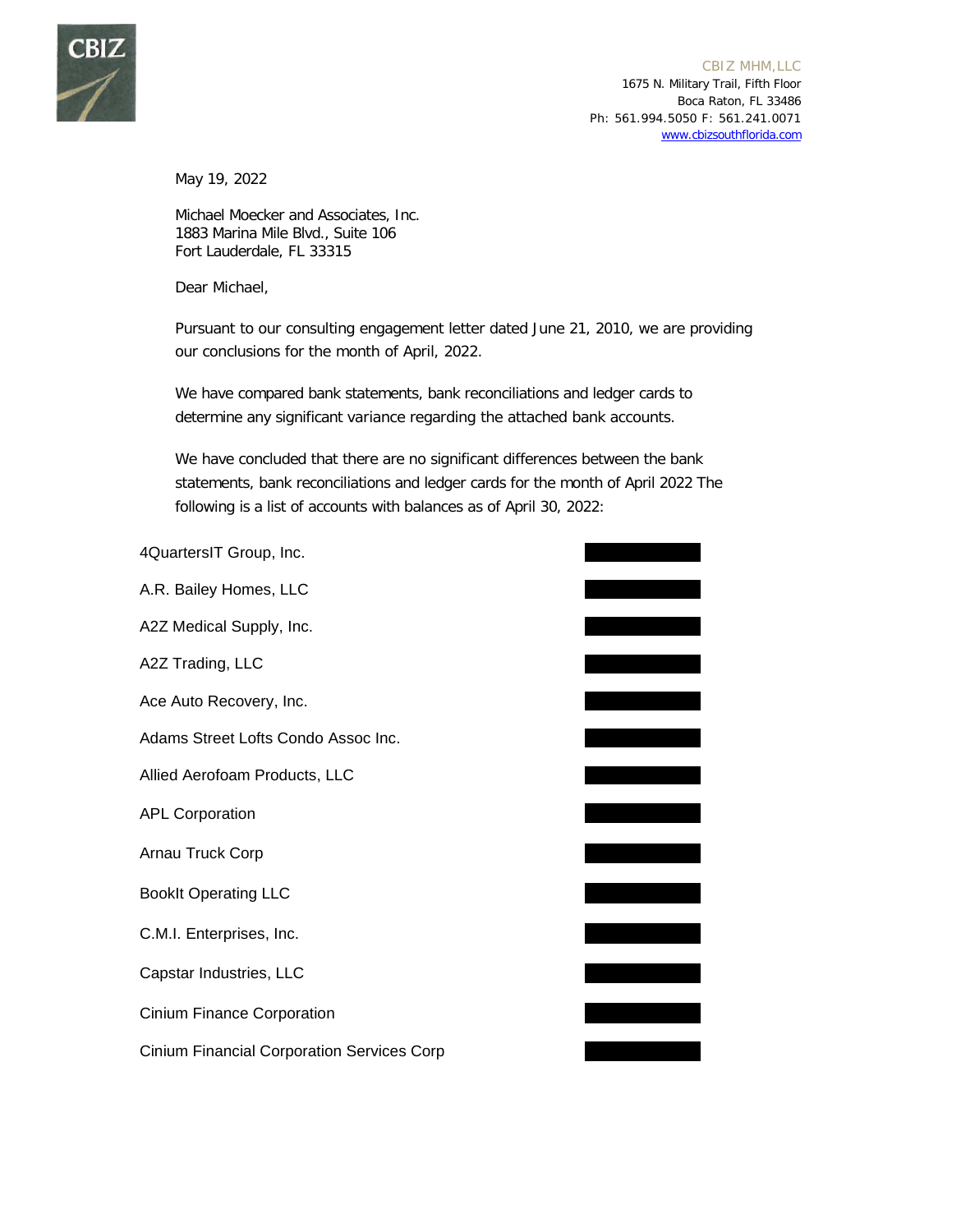| Cinium Holdings, LLC                                            |  |
|-----------------------------------------------------------------|--|
| Cinium Insurance Holdings, Inc.                                 |  |
| Cinium Investment Services, LLC                                 |  |
| Cinium RCA, LLC                                                 |  |
| Cinium Risk Management, LLC                                     |  |
| Cinium Underwriter Services Group, LLC                          |  |
| COEX Coffee International, Inc.                                 |  |
| <b>Crystal AirCruises LLC</b>                                   |  |
| <b>Crystal Cruises LLC</b>                                      |  |
| Crystal Holdings U.S. LLC                                       |  |
| <b>Dedicated Resources</b>                                      |  |
| DM World Transportation, LLC                                    |  |
| Durand Realty, Inc.                                             |  |
| Eagle Affiliates                                                |  |
| Eau Gallie-Melbourne Bowling Place                              |  |
| <b>Estate of Marie Simolin</b>                                  |  |
| <b>Estate of Victor Posner</b>                                  |  |
| Florida Coalition Against Domestic Violence<br>Foundation, Inc. |  |
| Florida Coalition Against Domestic Violence, Inc.               |  |
| <b>GG 102 LLC</b>                                               |  |
| <b>Guardian Angel Trust</b>                                     |  |
| Hetsler Mediation & Valuation, Inc.                             |  |
| ILD, Corp                                                       |  |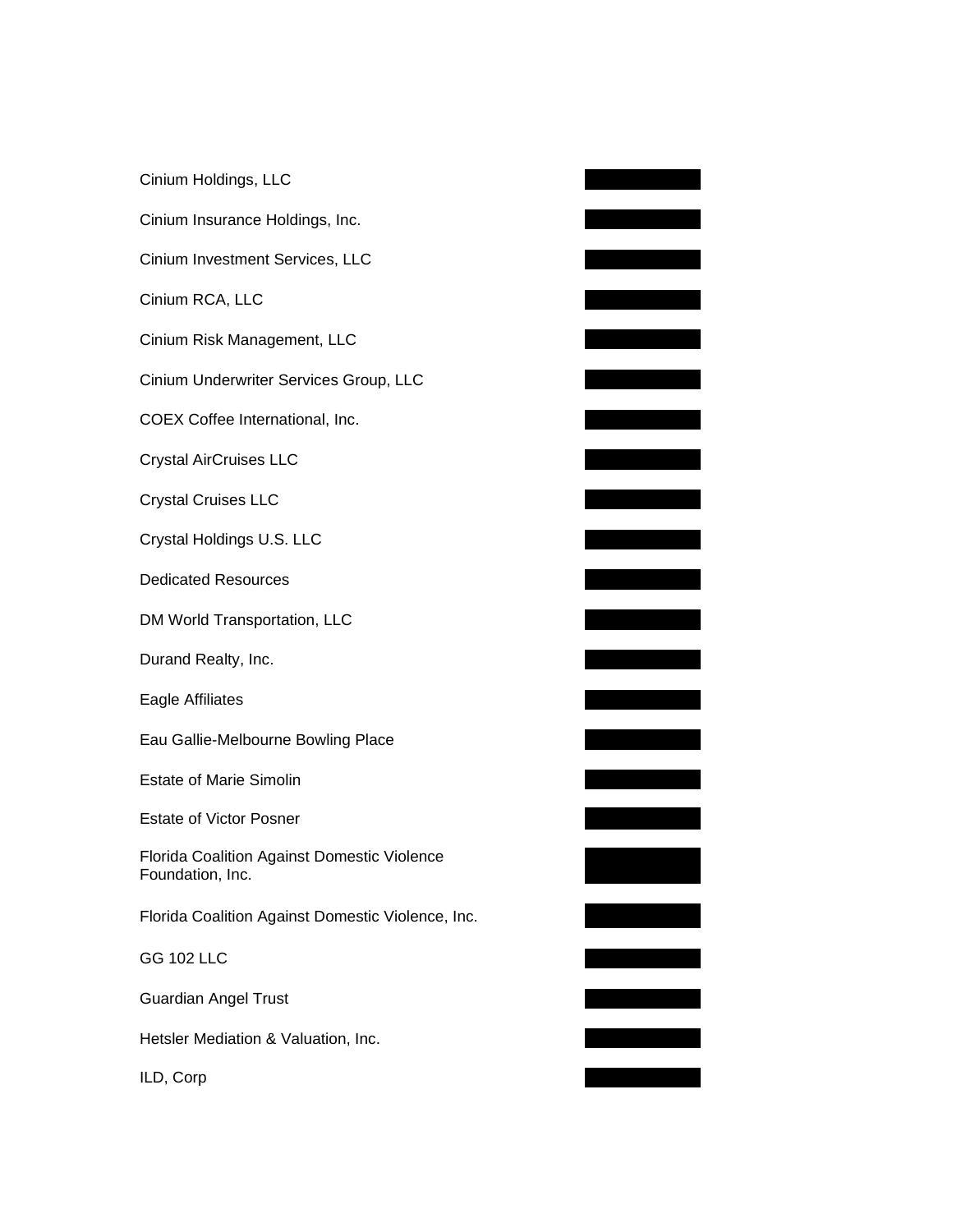| Kash4Biz, LLC                          |
|----------------------------------------|
| <b>Knollcrest Construction Four</b>    |
| <b>Knollcrest Construction Three</b>   |
| Liberty Power Corp, LLC                |
| Live Oak Storage Group, LLC            |
| Max South Construction, Inc.           |
| McTyre Logistics, LLC                  |
| McTyre Trucking, LLC                   |
| Midas Acquisition, LLC                 |
| Midas Southeast, LLC                   |
| Midas Utilities, LLC                   |
| Midtown Anesthesia Group, LLC          |
| Midtown Outpatient Surgery Center, LLC |
| Monmouth Condominium West 1, LLC       |
| New Vision Cinemas, LLC                |
| New Vision Leitersburg                 |
| P & S Associates General Partnership   |
| Palm Beach Brain & Spine, LLC          |
| Penn Dutch Food Center, Inc.           |
| Penn Dutch Food Center II, Inc.        |
| Penn Dutch Food Center III, LLC        |
| PLB Life Corp                          |
| Premier Exhibitions, Inc.              |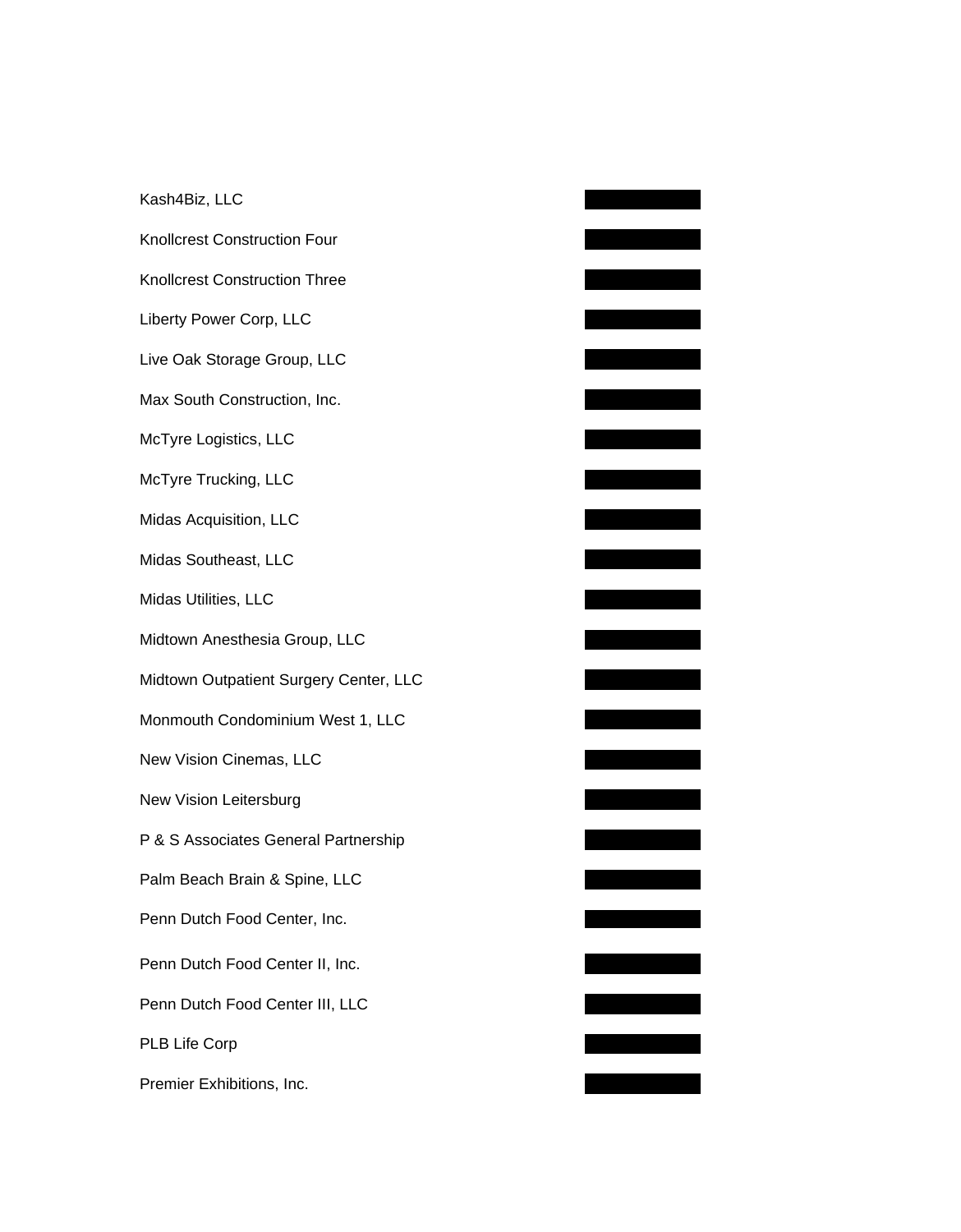| Prime Source Mortgage, Inc.             |
|-----------------------------------------|
| <b>Professional Resources Systems</b>   |
| PSM Holdings, Inc.                      |
| Quick Weight Loss Centers, LLC          |
| Regents Glen Bldg & Development, LLC    |
| Regents Glen Golf Course Srv            |
| Reliable Property Investments, LLC      |
| S & P Associates General Partnership    |
| Security Financial & Inv.               |
| <b>Security Management Corp</b>         |
| Seven Seas Spirit, Inc.                 |
| SPJ Investments, LTD                    |
| Summit Financial Corp.                  |
| Suncrest Stone Products, LLC            |
| T 7 Management, LLC                     |
| TD Gulfstream Partners, LLC             |
| The BridgeCR, LLC                       |
| The Calypso Group, LLC                  |
| The Eddie Huggins Land Grading Co., LLC |
| <b>Therma Seal Roof Systems</b>         |
| <b>UIC Logistics Corp</b>               |
| Universal Towers Construction Inc.      |
| <b>Vertical Textiles LLC</b>            |